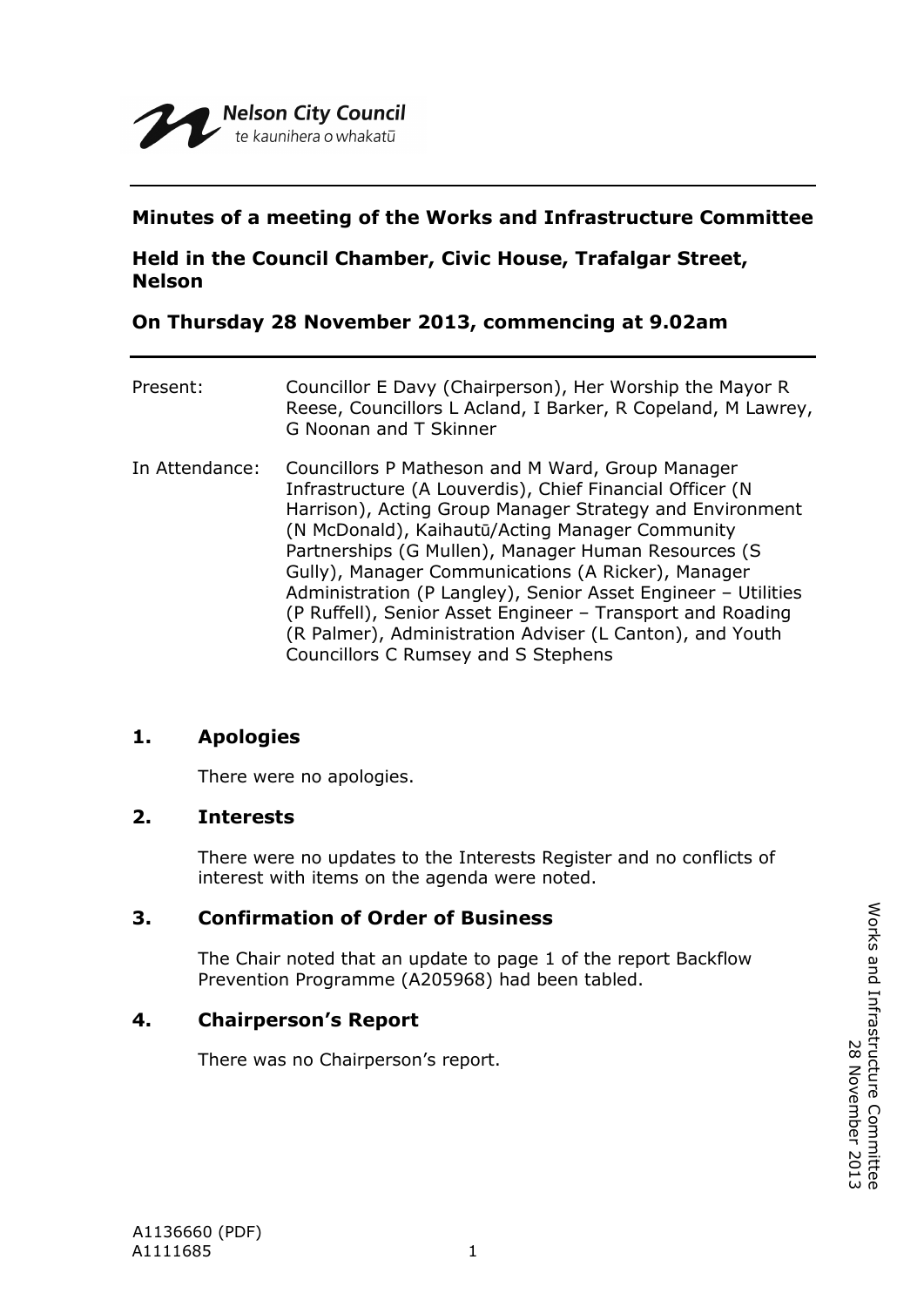# **INFRASTRUCTURE**

# **5. Bata Building Way Forward**

Document number A1102263, agenda pages 7-13 refer.

Group Manager Infrastructure, Alec Louverdis presented the report.

Attendance: Councillor Copeland joined the meeting at 9.08am.

In response to questions Mr Louverdis said that demolition was intended for late January-early February 2014 and, if any demolition was to be deferred to a later period or indefinitely, additional maintenance cost would be incurred.

Resolved

### *THAT the Bata Building Way Forward report (A1102263) and its attachment (A748889) be received.*

#### Lawrey/Barker Carried Carried Carried Carried Carried Carried Carried Carried Carried Carried Carried Carried

Councillor Davy, seconded by Her Worship the Mayor, moved a recommendation to Council:

> *THAT Council re-confirms its decision to demolish the Bata building and develop (i.e. pavement seal) the land to car parking;*

> *AND THAT Council notes that this decision does not limit future use of the site for other public works;*

*AND THAT demolition commences no earlier than late February 2014.*

It was suggested that, if it became apparent during the demolition that part of the panels or any part of the artwork could be saved at no additional cost, this should be done through discussions with the contractor at the time, rather than being included in the contract.

The Committee also considered the timing of the demolition, noting that January and February were peak trade times for surrounding businesses.

It was noted that the recommendation retained future options for development while achieving the best cost benefit for Nelson at the current time.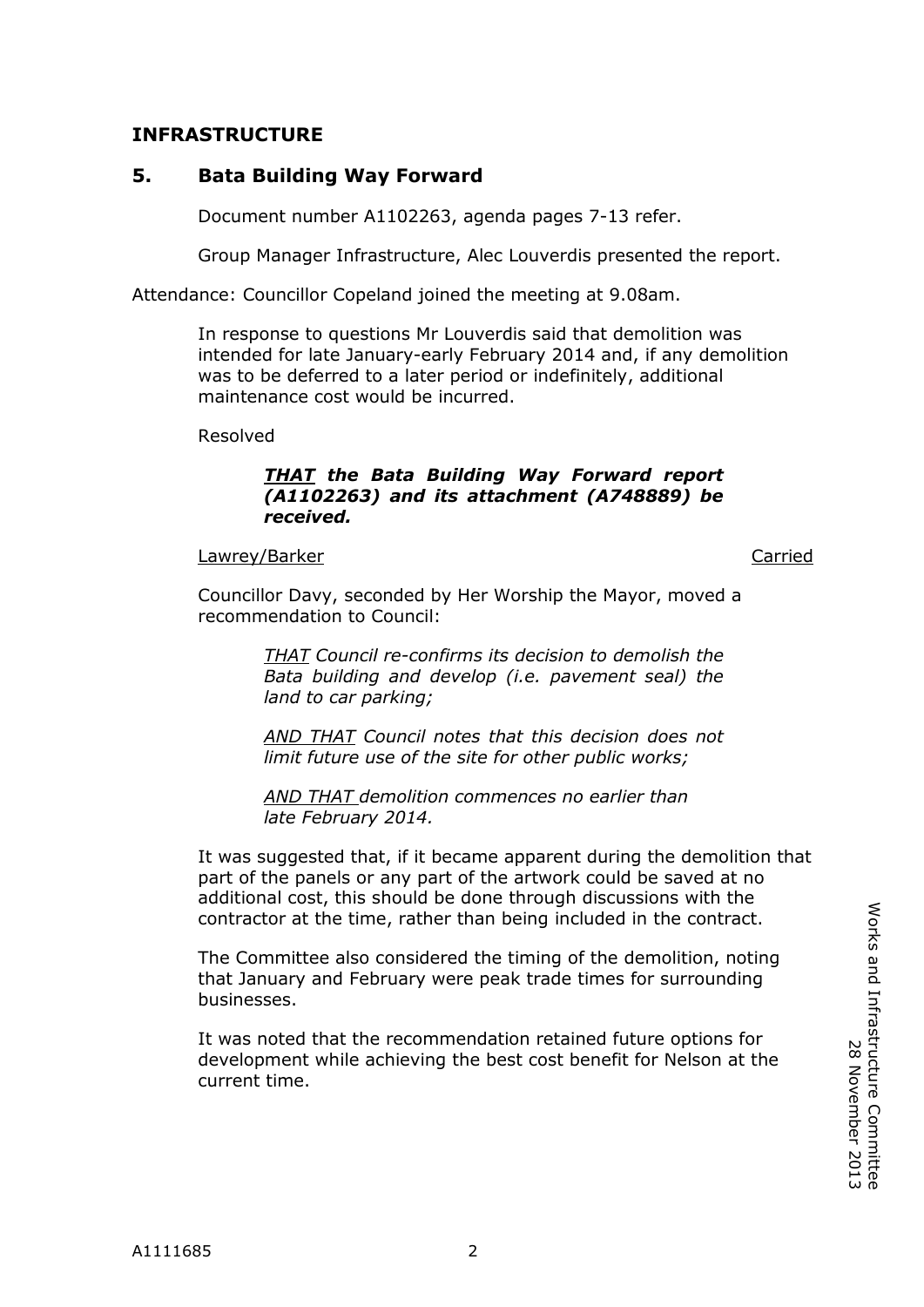Recommendation to Council

*THAT Council re-confirms its decision to demolish the Bata building and develop (i.e. pavement seal) the land to car parking;*

*AND THAT Council notes that this decision does not limit future use of the site for other public works;*

*AND THAT demolition commences no earlier than late February 2014.*

Davy/Her Worship the Mayor Carried

## **UTILITIES**

## **6. Backflow Prevention Programme**

Document number A205968, agenda pages 14-22 refer.

Senior Asset Engineer – Utilities, Phil Ruffell, presented the report.

Resolved

#### *THAT the Backflow Prevention Programme report (A205968) and its attachments A236037 and A236172 be received.*

#### Noonan/Acland Carried Carried Carried Carried Carried Carried Carried Carried Carried Carried Carried Carried

In response to questions, Mr Ruffell explained that the degree of risk to the network varied with each commercial property, and accordingly, higher risk properties would be addressed first.

It was noted that, on balance, cost recovery Option A was the most reasonable option, as the whole community benefitted from the services of many of the larger commercial users.

Recommendation to Council

*THAT in line with the Long Term Plan 2012- 2022 the proposed commencement be noted of the next stage of the Backflow Prevention Programme for existing commercial and industrial properties;*

*AND THAT in line with current practice owners of new or altered commercial/industrial activities be required to fit boundary backflow protection at their cost;*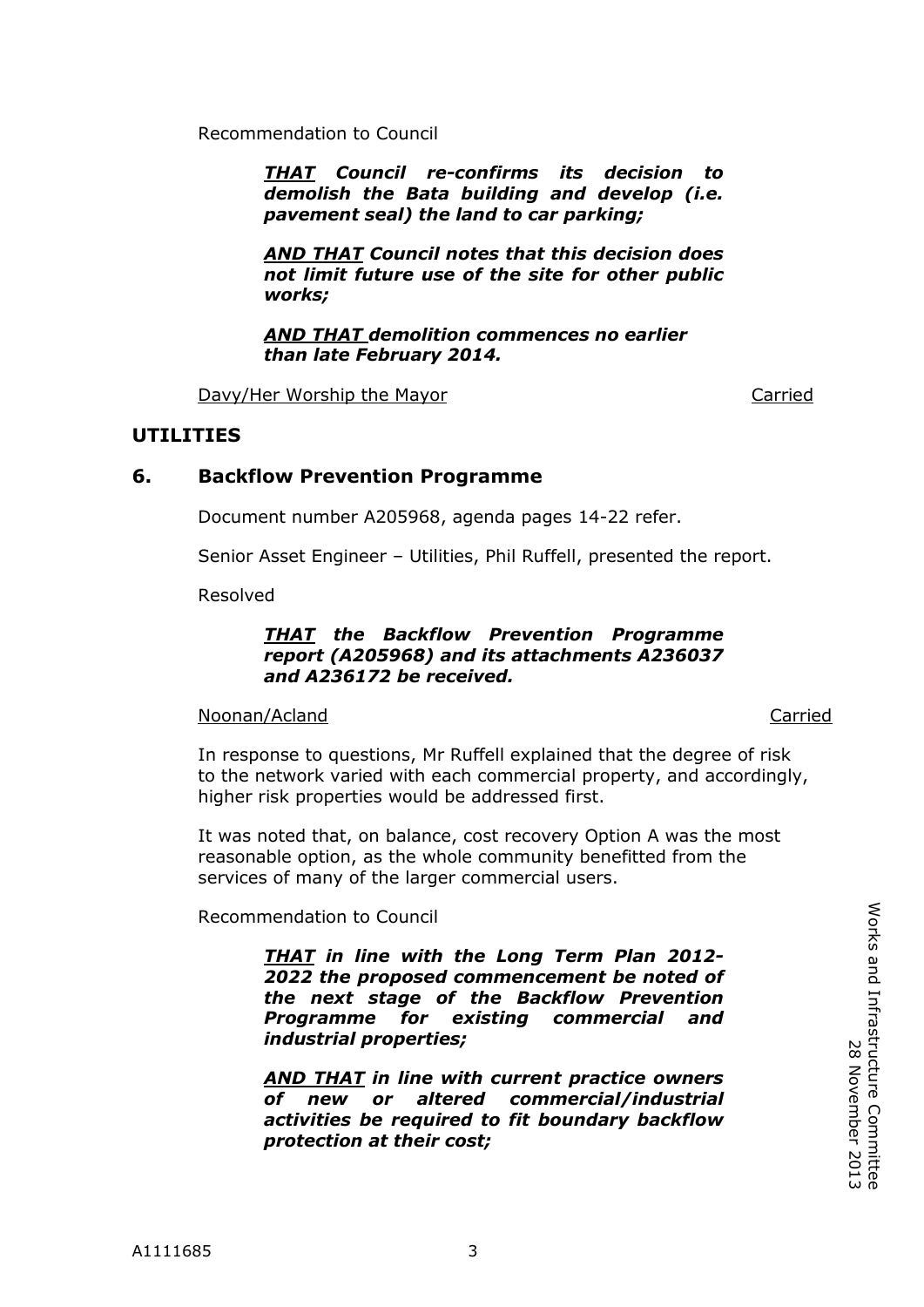A1111685 4

*AND THAT Funding Option A be adopted (reflecting Council's current practice with all other water network upgrades) with the costs of retrofitting backflow preventers to existing activities recovered from all customers through the normal water charges, with the programme budget in 2013/14 being deferred to 2014/15 to allow for annual plan submissions;*

*AND THAT the costs of inspection, maintenance and replacement in future years be included in the appropriate Long Term Plan or Annual Plan and be recovered through Operation and Maintenance charges.*

Davy/Skinner Carried Carried Communication of the Carried Carried Carried Carried Carried Carried Carried Carried Carried Carried Carried Carried Carried Carried Carried Carried Carried Carried Carried Carried Carried Carr

# **TRANSPORT AND ROADING**

## **7. Use of Public Car Parking Spaces for Placemaking Trial**

Document number A692911, agenda pages 23-33 refer.

Group Manager Infrastructure, Alec Louverdis, presented the report. In response to questions, Mr Louverdis advised that the Parking Strategy would be completed for reporting to Council towards the end of the current financial year.

He added that the proposal from the two businesses outside of the CBD was of a more temporary nature than the existing licenses granted inside the CBD. Therefore, he said, if fees were not waived, the charges to the two businesses would be likely to be in the lower range of standard license charges.

Councillor Copeland, seconded by Councillor Lawrey, moved the recommendation in the officer report.

During discussion, it was noted that whilst placemaking had a public good aspect, it also raised issues of unfair commercial advantage. It was also suggested that charging the two businesses an appropriate fee and limiting the trial to 12 months would help to address issues of consistency and unfair commercial advantage.

Concerns were expressed that the spaces should meet urban design standards, and that Council should consider the Parking Strategy before it approved any further placemaking trials.

Her Worship the Mayor, seconded by Councillor Acland, moved an amendment to the fourth clause to reflect that an application fee, a licence fee and a bond would apply.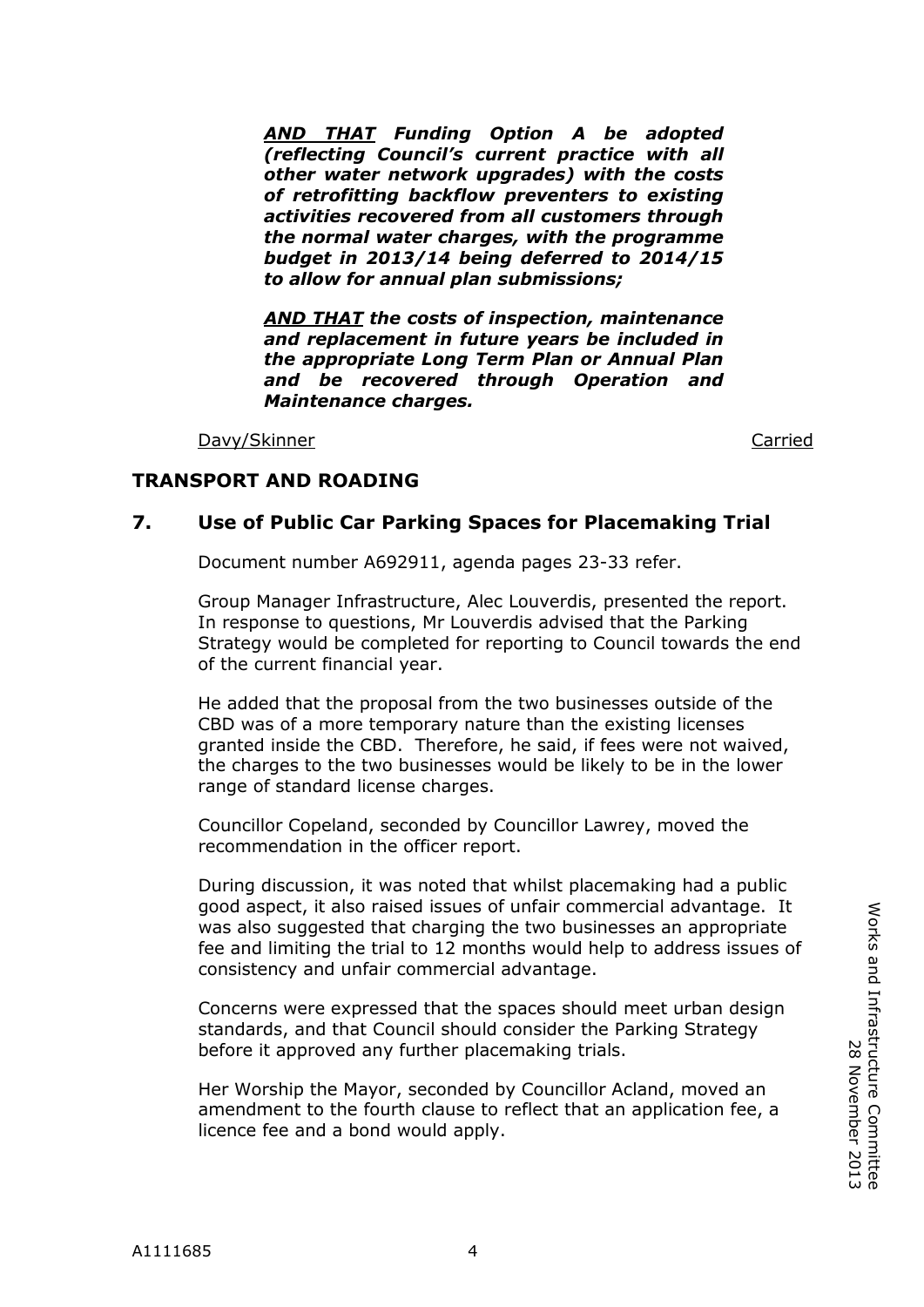In response to a question, Mr Louverdis advised that consultation with neighbouring businesses was required, and approval by 50% of those businesses was set as an acceptable limit.

The amendment was put and carried and became the substantive motion:

> *THAT the report Use of Public Car Parking Spaces for Placemaking Trial (A692911) and its attachments (A852474, A852560, A852734) be received;*

> *AND THAT up to five individual public car parking spaces, outside of the City Centre, be used to trial placemaking;*

> *AND THAT the current 'Licence To Occupy for Outdoor Dining on Carparks' be used for those car park allocations for placemaking;*

> *AND THAT for the period of the trial the 'Licence To Occupy for Outdoor Dining on Carparks' application fee, licence fee and the bond would apply;*

> *AND THAT the occupation of public car parking spaces for placemaking be reviewed by officers following a trial period of 12 months;*

> *AND THAT the following alterations to the Schedules of Bylaw No 207, Parking and Vehicle Control (2011) be approved in order to temporarily discontinue public use of three car parking spaces for the current requests to trial placemaking:*

- *Schedule 8 – Time Limited Parking Areas* o *P15 - Alton Street – Temporarily* 
	- *Discontinue;* o *P60 – Nile Street West – Temporarily Discontinue*.

The motion was put and lost on a show of hands, due to a tied vote.

Attendance: The meeting adjourned for morning tea from 11.00am to 11.13am, during which time Her Worship the Mayor left the meeting.

## **8. The Brook Area Walking and Cycling Improvements Project – Public Feedback**

Document number A941176, agenda pages 34-42 refer.

Senior Asset Engineer – Transport and Roading, Rhys Palmer, presented the report. In response to questions, he explained the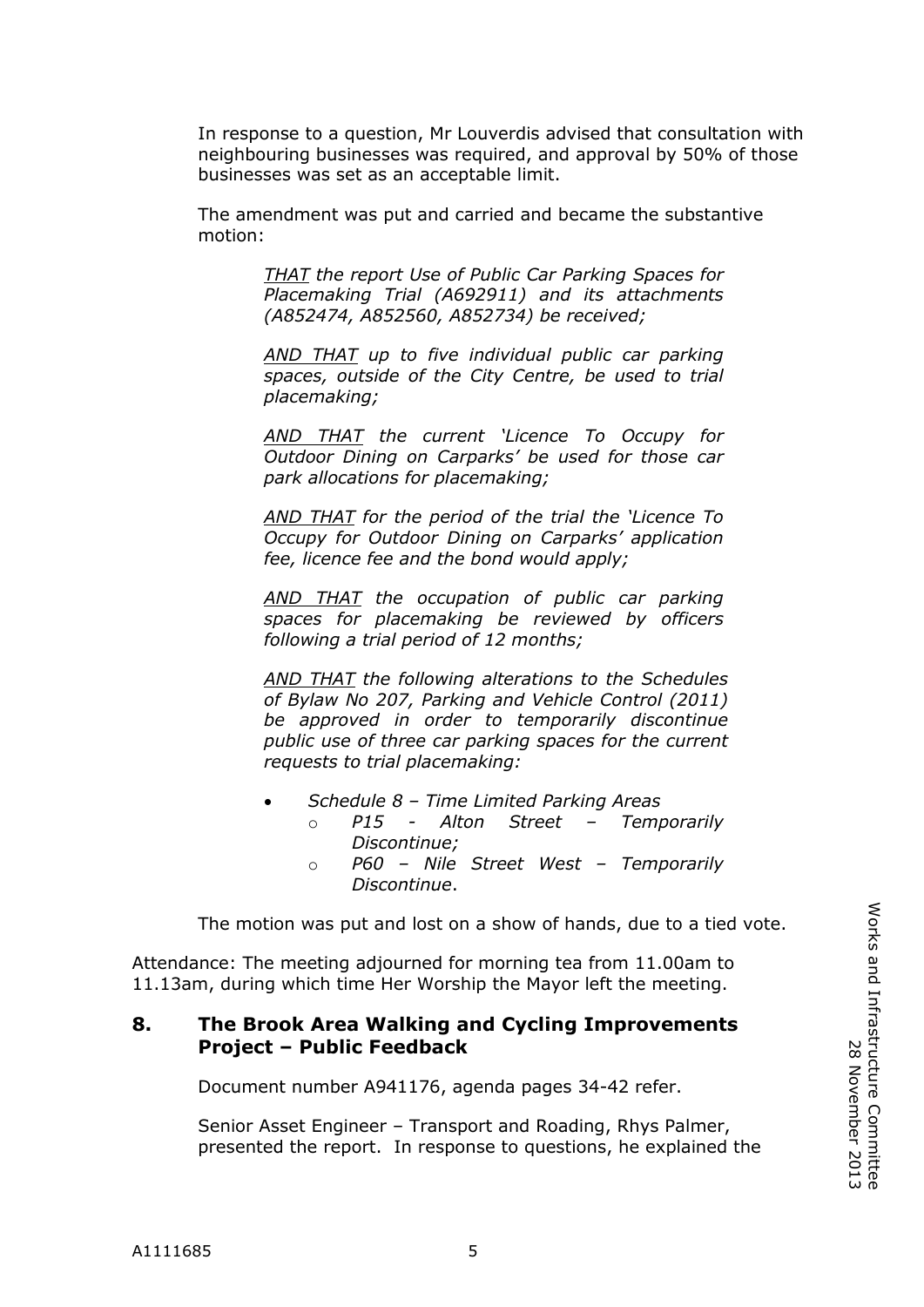locations of the shared path and the 'share with care' routes in the Brook area.

Mr Palmer gave a PowerPoint presentation (A1114030) showing how the 'share with care' areas proposed for Seymour Avenue, Tasman Street and Westbrook Avenue could appear.

Councillor Lawrey, seconded by Councillor Copeland moved the recommendation in the officer report.

Resolved

*THAT the report The Brook Area Walking and Cycling Improvements – Public Feedback (A941176) and its attachments (A580995 and A925591) be received;*

*AND THAT the proposals shown in Attachment 1 (A580995) be approved for implementation in 2014/15.*

Lawrey/Copeland **Carried** Carried Carried Carried Carried Carried Carried Carried Carried Carried Carried Carried

#### **9. Exclusion of the Public**

Resolved

*THAT the public be excluded from the following parts of the proceedings of this meeting.*

*The general subject of each matter to be considered while the public is excluded, the reason for passing this resolution in relation to each matter and the specific grounds under section 48(1) of the Local Government Official Information and Meetings Act 1987 for the passing of this resolution are as follows:*

| Item | <b>General subject of</b><br>each matter to be<br>considered                                                      | <b>Reason for</b><br>passing this<br>resolution in<br>relation to each<br>matter                         | <b>Particular interests</b><br>protected (where<br>applicable)                                              |
|------|-------------------------------------------------------------------------------------------------------------------|----------------------------------------------------------------------------------------------------------|-------------------------------------------------------------------------------------------------------------|
| 1    | Trafalgar Centre -<br>Follow up report<br>This report contains<br>information relating to<br>the earthquake prone | Section $48(1)(a)$<br>The public conduct<br>of this matter<br>would be likely to<br>result in disclosure | The withholding of the<br>information is<br>necessary:<br>• Section $7(2)(h)$<br>To carry out<br>commercial |
|      | issues of the building and<br>its long-term future.                                                               | of information for<br>which good reason                                                                  | activities                                                                                                  |